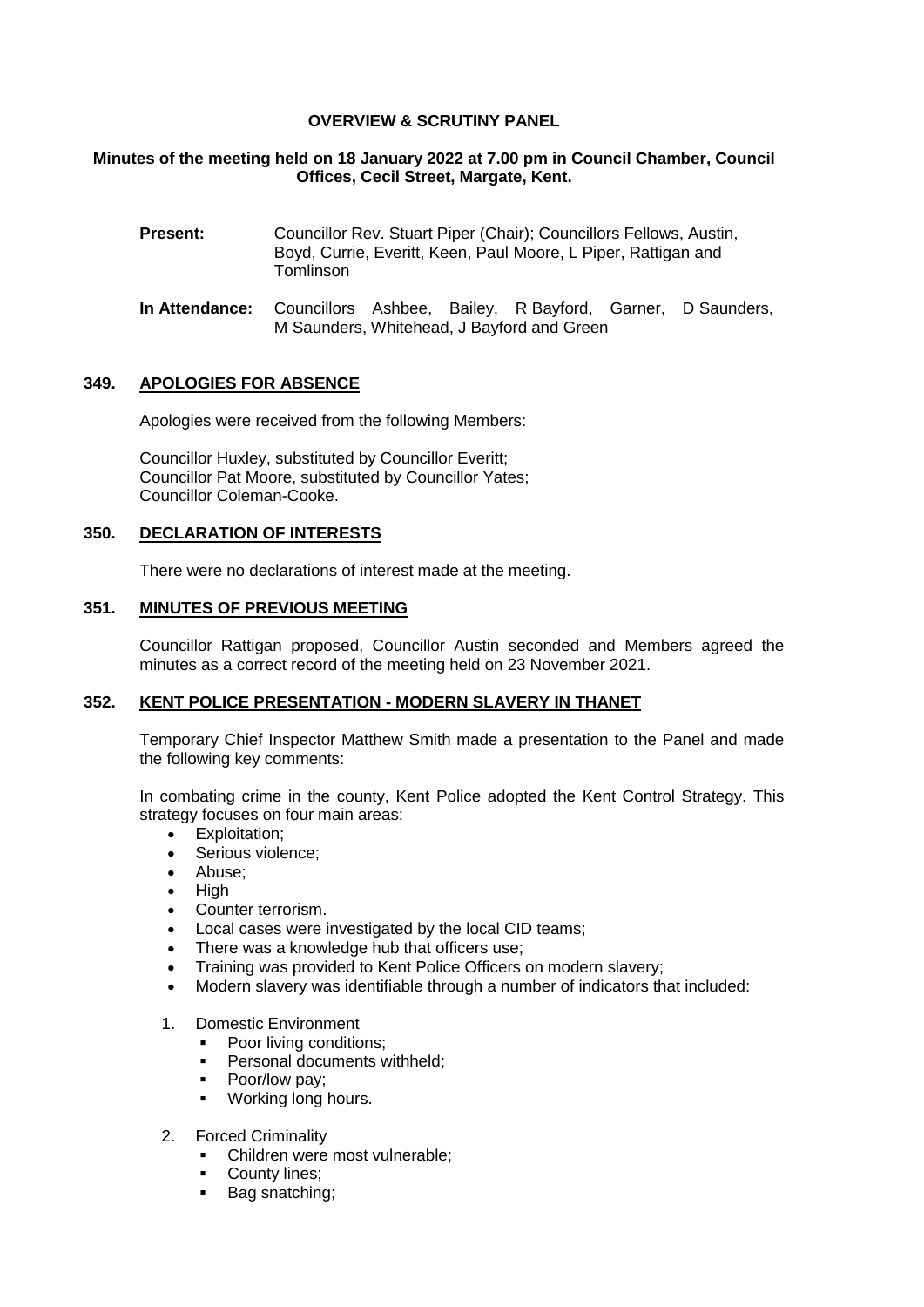- Pick pocketing;
- **Cannabis selling.**
- 3. Labour Exploitation
	- This was mostly prevalent in agriculture and manufacturing;
	- The victims had to pay never ending debts.
- 4. Organ Harvesting
- 5. Sexual Exploitation
- 6. Forced Prostitution
- 11% of Kent reported cases took place in Thanet;
- Kent Police worked through multi agency partnerships to tackle these criminal activities;
- Different agencies in this arrangement used their respective powers to tackle crime;
- Police trained staff from other agencies that included the DWP to help detect criminal activities during the course of their everyday work.

More details are included in the attached annex to this minute item.

Members made comments and asked questions as follows:

- Were car washing businesses around the district operating legally?
- How did the Police work with victims with mental health problems?
- During lockdown, there was an increase in domestic servitude. How did the Police handle such cases?
- How can neighbours/witnesses be more aware and help report cases of domestic servitude.

Temp. CI Smith responded to member comments and questions as follows:

- Kent Police were not aware of any current cases of exploitation at car wash business across the district;
- However car wash business nationally have been known to have exploitation problems;
- Police would normally refer victims with health problems to social services (adult protection referrals);
- Domestic servitude were difficult cases to report and were therefore under reported;
- The national crime agency runs awareness campaigns to advise the public about various forms of domestic violence and servitude and how these cases can be report to the Police;
- The same awareness campaign material could be refreshed and used for Thanet purposes. C.I. Smith would be taking this idea up with the Press Office
- Community intelligence helps police tackle modern slavery cases;
- There was a modern slavery helpline, and a messaging service called "My Community Voice" that the public could call on to report crime, in addition to calling directly to Kent Police or Crime stoppers.

The Chair thanked Temp. Chief Inspector Matthew Smith and Members noted the report.

### **353. BUDGET 2022-23**

Councillor David Saunders introduced the report and made the following comments: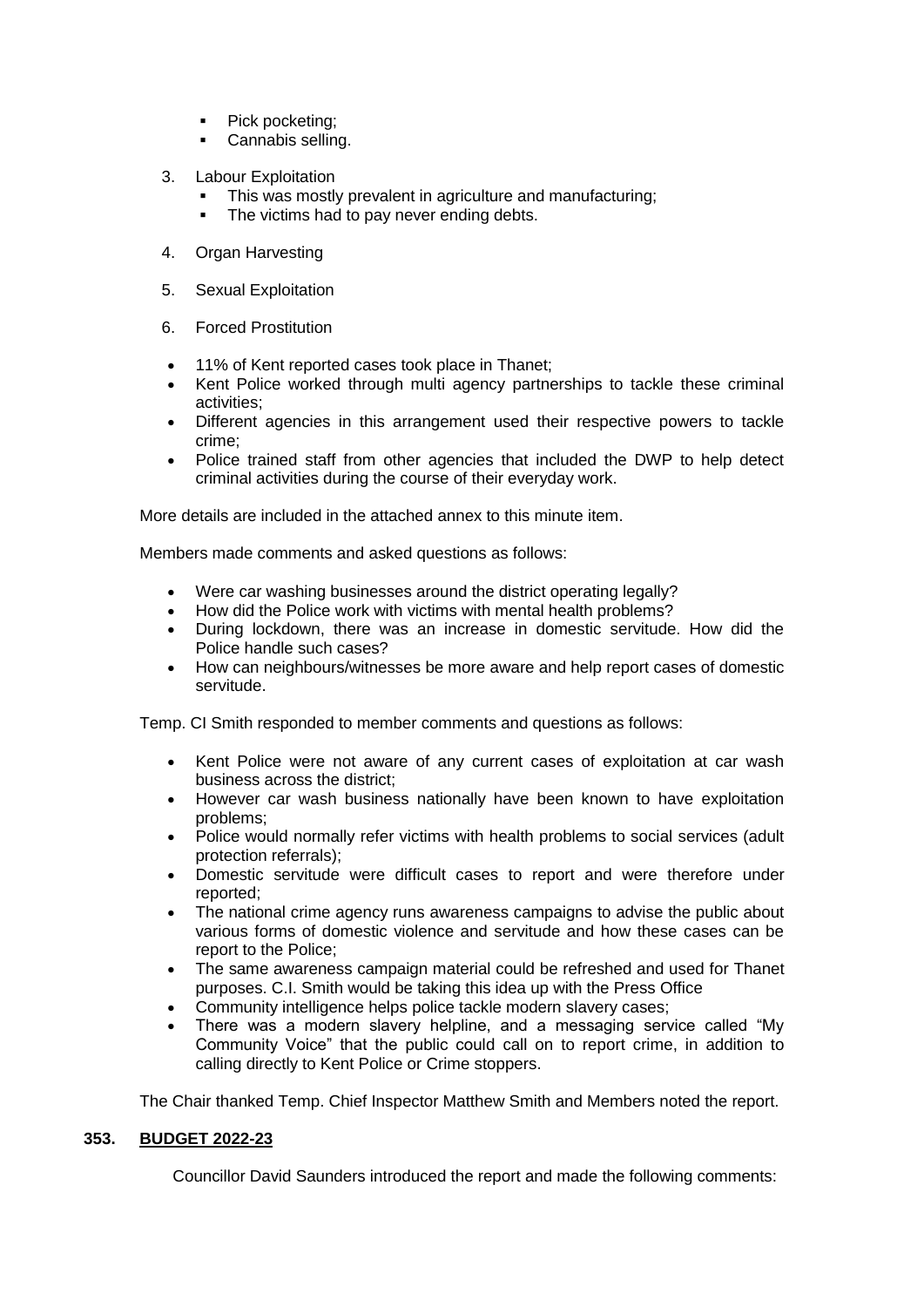- Cabinet had come up with a planned and cautious approach that combined with an efficient savings plan, thereby enabling Cabinet to produce a balanced draft budget. This would ensure that the Council would provide services and care for the most vulnerable members of the local communities;
- By planning Council finances in this way it meant the Council was on the right track for balancing the budget in the coming years;
- In coming up with a balanced budget, cabinet had to save jobs;
- A balanced budget position was supported in-part by the very welcome additional funding that was provided by Government the 2022/23 financial year;
- However, much of this funding was temporary and therefore careful consideration would be given to its use;
- Cabinet identified £250,000 savings from vacant posts and a further £400,000 savings efficiencies and income generating opportunities;
- Cabinet would consider recommendations coming from the Panel.

The following Members spoke under Council Procedure 20.1:

Councillor Bailey; Councillor Whitehead; Councillor Garner.

They made the following key points:

- The Finance Team have done a great job in drafting a balanced budget;
- Members appreciated the budget briefing sessions that were conducted by officers;
- Money should be allocated in the budget for bringing back into use the Viking Bay Lift, as it provides an essential services to residents;
- An investment of the majority of the New Homes Bonus should be made into the purchase of property to extend our in house temporary accommodation service, on several grounds and all costed within the proposed 2022/23 budget, with no extra expense;
- At the 13 January meeting proposed ring-fencing of money to pay down non urgent debt as the most fiscally responsible thing to do. However fiscal responsibility is more complicated than simply looking at debt;
- It should be noted that there was currently some significant pressure for temporary accommodation and homelessness in Thanet;
- It was important for the council to address the district's needs for temporary housing and homelessness services long term;
- The £549,000 from the New Homes Bonus was a significant amount that has come in part due to the extraordinary work of Housing. Housing brought 252 Empty Homes back into use;
- Thanet tops the chart in Kent for empty properties being brought back into usage;
- It seems only right that the money that Housing have brought into the Council went towards alleviating some of the extraordinary pressure on housing, particularly for supporting the council's in-house temporary housing accommodation service;
- This should help reduce the costs of using private providers for our temporary accommodation needs and enable the council to make savings that could then be used to pay off debts;
- Continued reliance on private providers for temporary accommodation would lead to significant current costs and future costs;
- Members also thanked the Cabinet Member for Finance for working with officers to bring forward a balanced budget;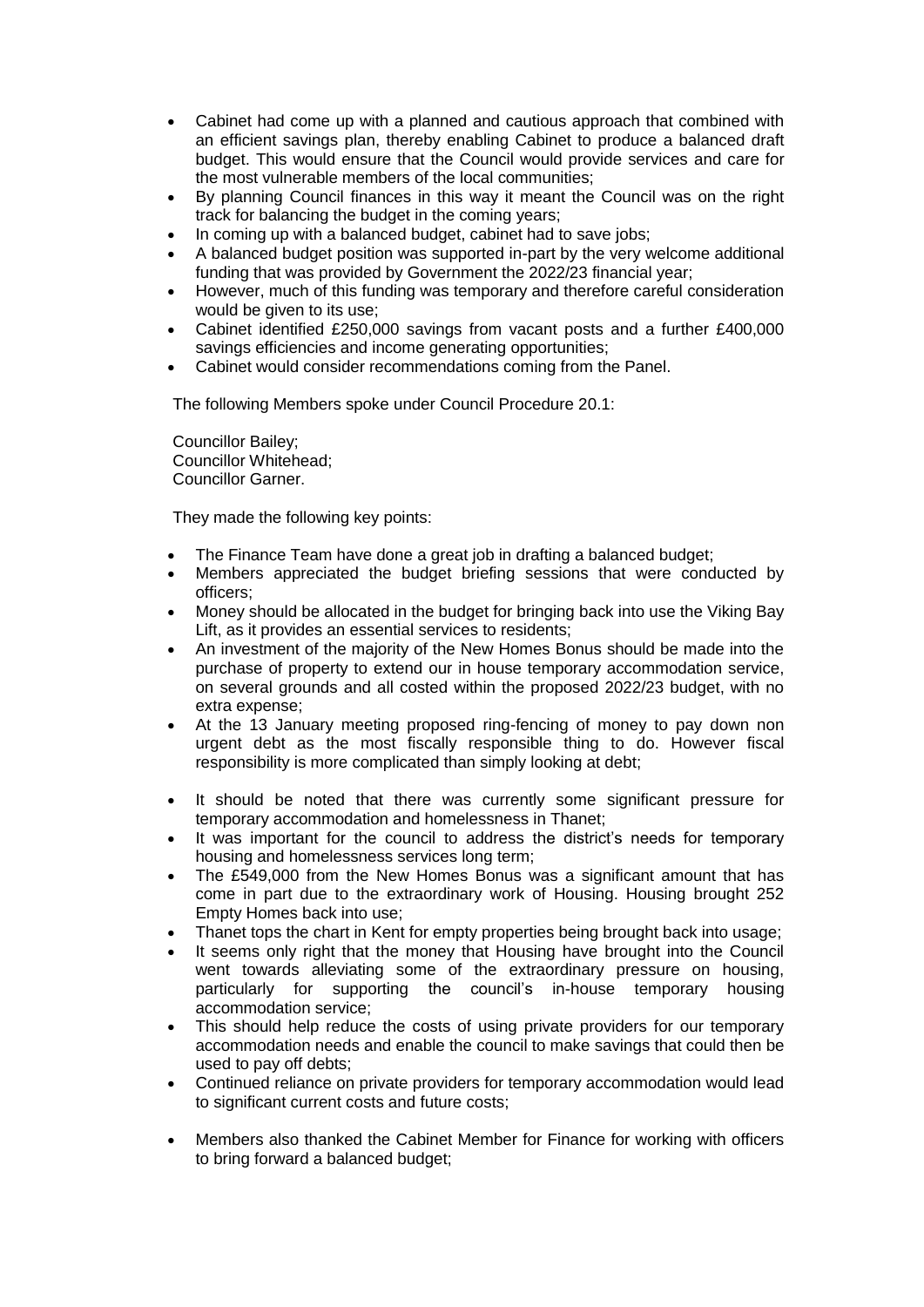- Had the council started any work to come up with a business case for setting up the infrastructure for supporting the use of electric vehicle fleet when the council decided to replace the current fleet?
- This approach would go some way towards achieving the objectives of the green agenda that was adopted by TDC. Other councils like Swale had already started;
- The council should consider generating income from other sources like seeking greater contributions from Southern Water to fund some infrastructure;
- The council should also identify other self funding activities;
- Bristol Council set aside £100,000 to train staff to install solar panels on council buildings. The intention is to grow this function to become self funding and grow new jobs.

The Panel deliberated on the budget proposals and made the following key points:

- The new Homes Bonus could be invested in new in-house temporary accommodation;
- £125,000 should be used to fix the Viking Bay and Ramsgate lifts;
- There should also be some investment into the climate emergency agenda from the New Homes Bonus. This would attract future grant funding;
- The various Member Briefing sessions that were hosted by the Finance team were most welcome as they provided a forum to inform Members about the budget framework during the budget building process;
- There had been a lack of commitment by the council to fund the repairs of the coastal lifts and bring them back into use. Panel proposals to fund these repairs should be considered by Cabinet;
- Part of the problem for repairing these lifts particularly the Ramsgate one was the issue of costs;
- The Ramsgate lift was an iconic structure and important to the local community, as can be witnessed by the petitions submitted about it;
- It was important for the council to come up with a concrete budget for bringing the coastal lifts back into use;
- It was worth considering the emotional cost to families particularly children when households are moved to temporary accommodation outside the area. To avoid this, the council should consider investing in its own temporary accommodation service and not rely on private temporary accommodation;
- Regarding generation of income: TDC could explore ways of working with parish and town councils. This could include delegating some of the TDC functions to parish/town councils;
- Delegating some functions to parish/town councils with a view that such services could be provided at a cheaper cost than is currently the case. This proposal would require further exploration.

Councillors Saunders responded to Member comments and said that:

- Cabinet was currently in discussion with Corporate Director of Communities to explore how TDC can better work with parish and town councils;
- The Leader of Council had been working hard on some of the issues that had been raised by the Panel;
- However all these issues would need to be considered in the context of the budget gaps that were anticipated for future years;
- Cabinet was going to consider the suggestions that had emerged from the Panel discussion as recorded in minutes above.

Councillor Yates proposed, Councillor Everitt seconded and the Panel agreed to forward the following recommendations to Cabinet: